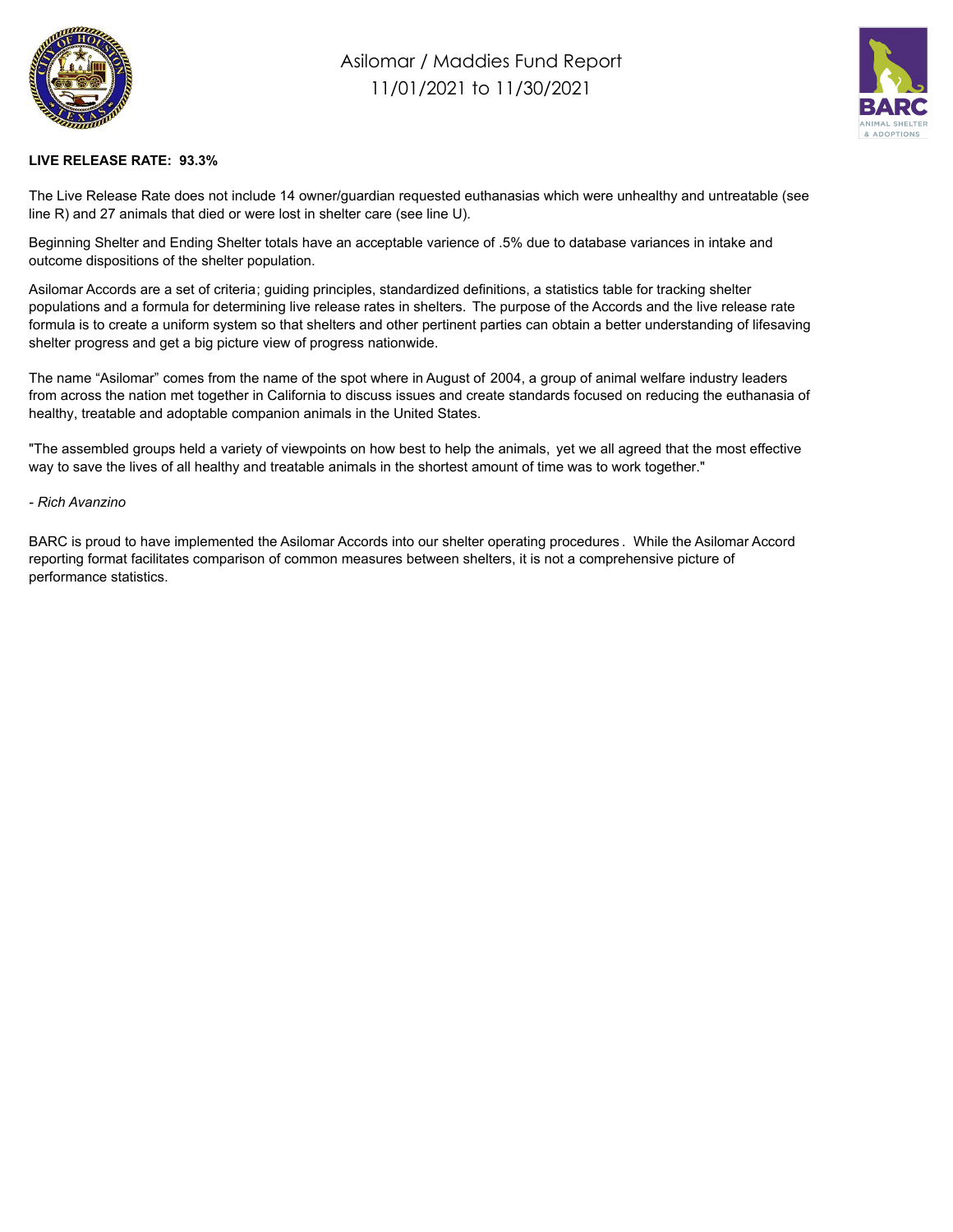| A | BEGINNING SHELTER COUNT (INCLUDING FOSTERS)                                  | Dog<br>691   | Cat<br>1011    | <b>Total</b><br>1702 |
|---|------------------------------------------------------------------------------|--------------|----------------|----------------------|
|   | <b>INTAKE (Live Dogs and Cats Only)</b>                                      |              |                |                      |
|   | From the Public                                                              |              |                |                      |
|   | Healthy                                                                      | 384          | 235            | 619                  |
|   | Treatable-Rehabilitatable                                                    | 163          | 51             | 214                  |
|   | Treatable-Manageable                                                         | 17           | 9              | 26                   |
|   | Unhealthy & Untreatable                                                      | 169          | 255            | 424                  |
| В | Subtotal Intake from the Public                                              | 733          | 550            | 1283                 |
|   | Incoming Transfers from Organizations within Community/Coalition             |              |                |                      |
|   | Healthy                                                                      | 3            | $\mathbf{1}$   | 4                    |
|   | Treatable-Rehabilitatable                                                    | 0            | $\mathbf 0$    | 0                    |
|   | Treatable-Manageable                                                         | 0            | 0              | $\Omega$             |
|   | Unhealthy & Untreatable                                                      | 1            | 0              | 1                    |
| C | Subtotal Intake From Incoming Transfers from Organizations within community  | 4            | 1              | 5                    |
|   | Incoming Transfers from Organizations outside Community/Coalition            |              |                |                      |
|   | Healthy                                                                      | $\mathbf{0}$ | $\mathbf 0$    | 0                    |
|   | Treatable-Rehabilitatable                                                    | 0            | $\mathbf{0}$   | 0                    |
|   | Treatable-Manageable                                                         | 0            | $\mathbf{0}$   | 0                    |
|   | Unhealthy & Untreatable                                                      | 0            | 0              | 0                    |
| D | Subtotal Intake From Incoming Transfers from Organizations outside community | 0            | 0              | 0                    |
|   | From Owners/Guardians Requesting Euthanasia                                  |              |                |                      |
|   | Healthy                                                                      | 0            | 0              | 0                    |
|   | Treatable-Rehabilitatable                                                    | 0            | 0              | $\Omega$             |
|   | Treatable-Manageable                                                         | 0            | 0              | $\Omega$             |
|   | Unhealthy & Untreatable                                                      | 13           | $\overline{7}$ | 20                   |
| Е | Subtotal Intake From Owners/Guardians Requesting Euthanasia                  | 13           | $\overline{7}$ | 20                   |
| F | TOTAL INTAKE [B + C + D + E]                                                 | 750          | 558            | 1308                 |
| G | From Owners/Guardians Requesting Euthanasia (Unhealthy & Untreatable Only)   | $-13$        | $-7$           | $-20$                |
| н | <b>ADJUSTED TOTAL INTAKE [F minus G]</b>                                     | 737          | 551            | 1288                 |